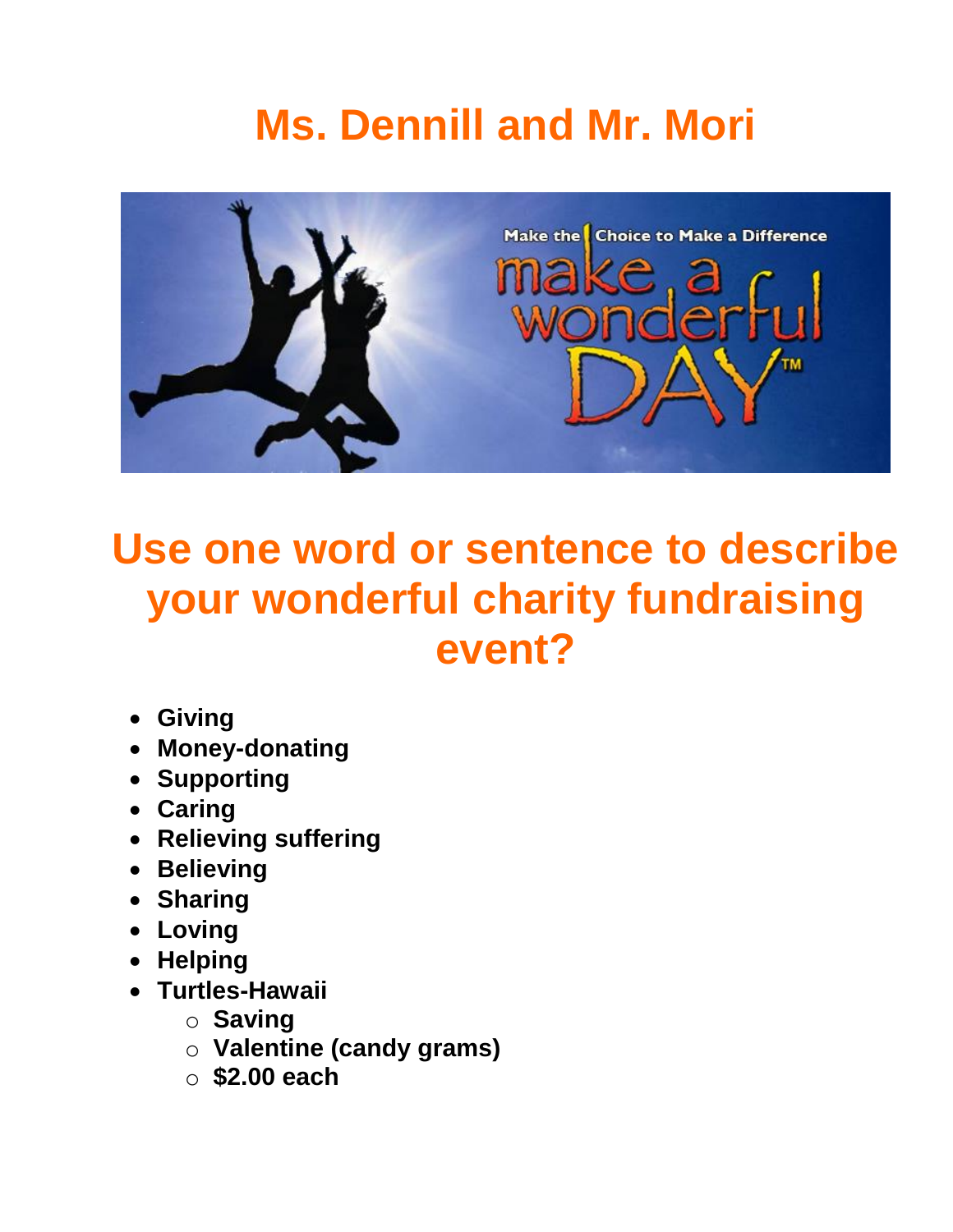- **Haiti**
	- o **Collected bottles**
	- o **Raised money**
	- o **Hearts collected around the gym(name)**
- **Terry Fox**
	- o **Ran around school**
	- o **Laps (popsicle sticks)- # of laps**
	- o **Compare km to Terry Fox**
- **Unicef**
	- o **Money boxes**
- **Proud – in their shoes**
- **happy**
- **joyful**
- **helpful**
- **satisfied**
- **We're kids helping children in need**
- **Helping the great Mustard Seed**
- **Be proud to send a donation across the glorious nation**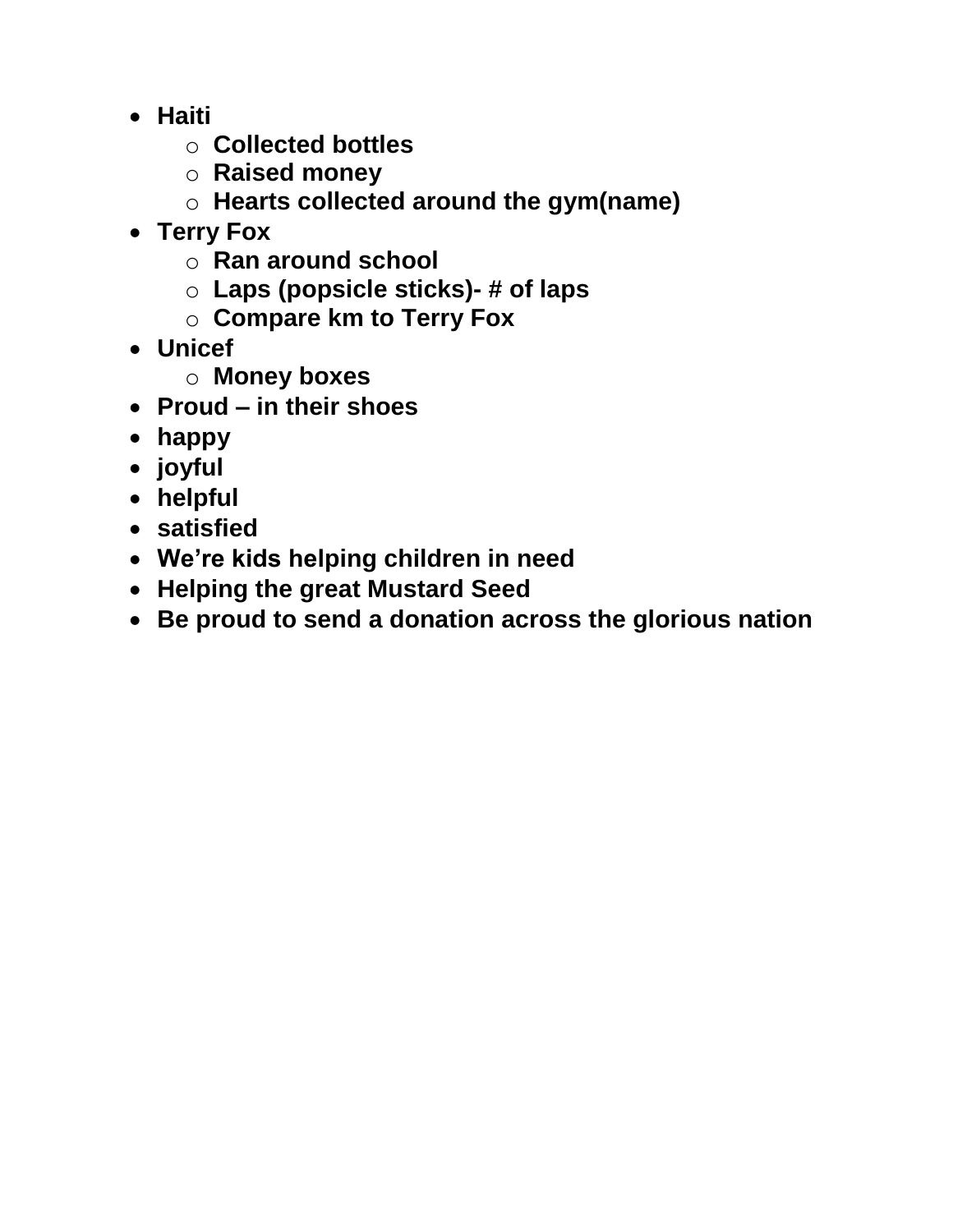## **Title and Hook Ideas**

- **Everybody needs love**
- **In their shoes**
- **I've Wanted this For Ever**
- **Dream On**
- **Always Feel Good**
- **Help and Be Proud**
- **How it Feels**
- **We All Believe**
- **Internal Love**
- **Warm Hearts**
- **Come in Peace**
- **Crazy for Helping**
- **Move On**
- **Amazing Gifts**
- **Peace Within Us**
- **It Only Takes One**
- **We can Change the World**
- **Peace in the World**
- **Don't Stop Believing**
- **Take a Step Forward**
- **Keeping the World Joyful**
- **Keep the World Running**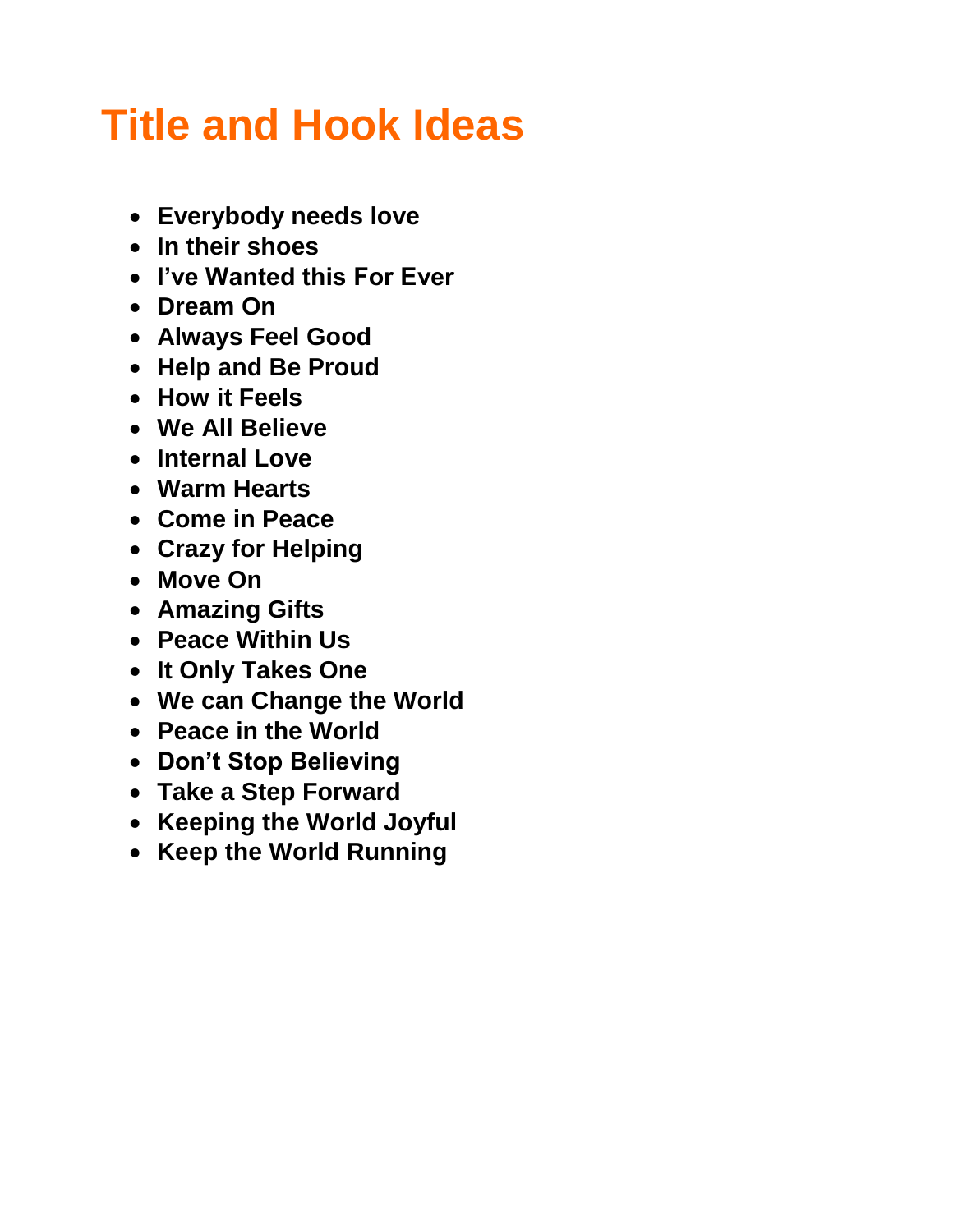

### *Crazy for Helping*

**Written April 13, 2010 at Eugene Coste School by Mr. Dennill's and Mr. Mori's Grade 6 Classes, Molly Hamilton, Anthony Burbidge**

#### **Verse 1**

**We all feel happy for helping For relieving the people in need We all feel joyful for giving When there's so many children to feed**

#### **Chorus**

**People say we are crazy For trying to save the world But we'll never give up on giving Just because we are boys and girls**